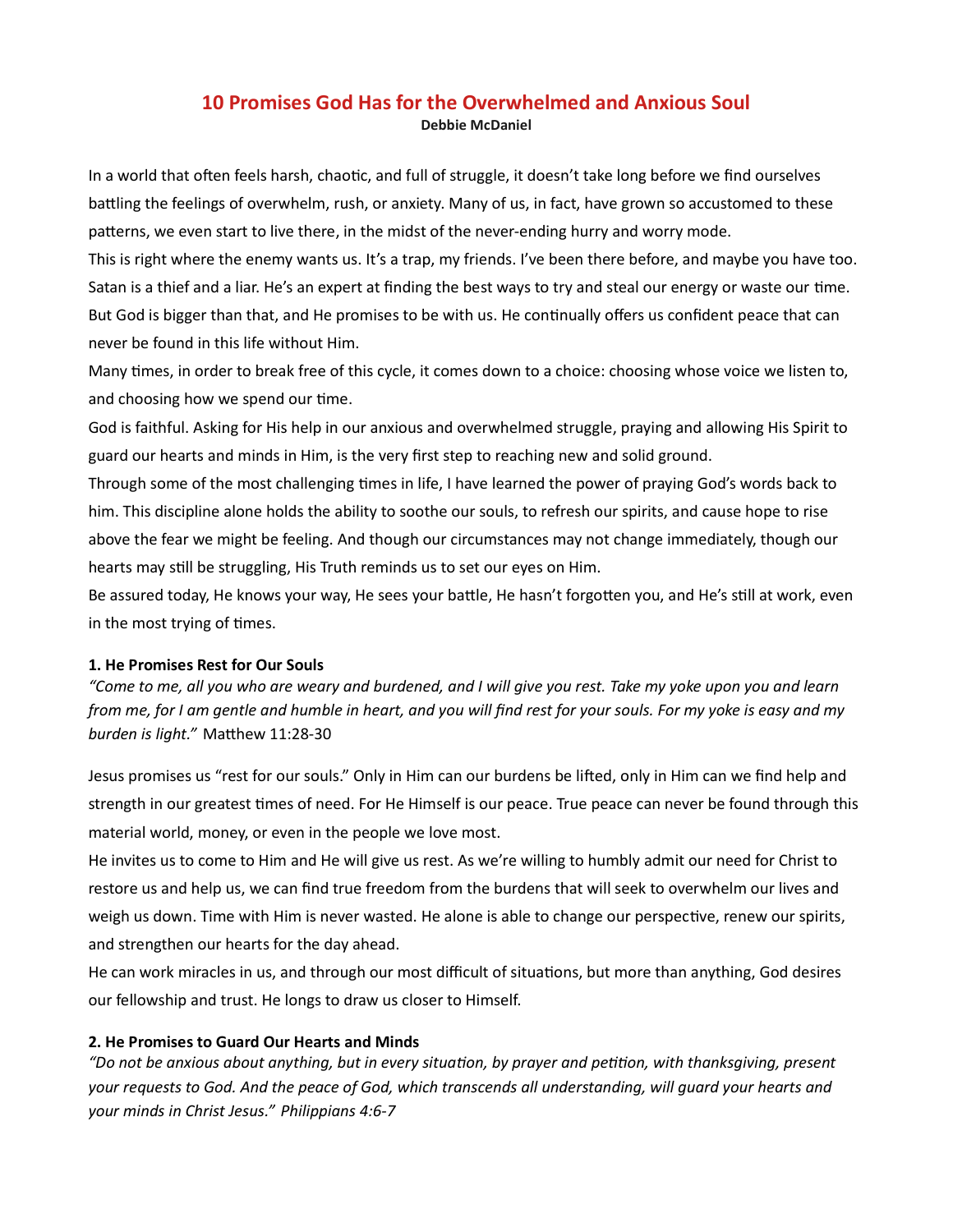When we battle with a struggle, it's hard sometimes not to worry. Everything within us seems to drift to the "what if's" and "why's" in whatever it is we face. God's words bring life and peace. He understands how prone we are to worry and fear, He reminds us we have to make the choice not to be driven by anxiety. He calls us to Himself, He reminds us to pray, to choose gratefulness, and to bring all our needs and requests to Him. And the very peace of God, which we can't even fully understand, will guard our hearts and minds in Christ.

It's a promise. There's great power in prayer, and in coming before the God who cares more than we could even imagine. He knows our need, and He is at work on our behalf. That is how great His love is for us.

### 3. He Promises Security and Communion With Him

"For God is not a God of disorder but of peace." 1 Corinthians 14:33

God calls us to live above our circumstances, fixing our eyes on Jesus, the author and perfecter of our faith. He is our God of peace, of security, and though many times our situation may feel anything but secure, He reminds us that life is greater than what we can see. Our purpose was never meant to be found in simply trying to fix everything around us.

Our purpose is to live in communion with the One who is able to do far more than we could ever imagine. So even when our to-do list is left unfinished at the end of the day, if we are living close to the One who created the day, who covers us with His love and care, that's where true life is found.

### 4. He Promises His Perfect Peace

"Peace I leave with you, my peace I give you. I do not give to you as the world gives. Do not let your hearts be troubled and do not be afraid." John 14:27

These are the very words Jesus spoke to bring comfort to His disciples. He reminds us not to be afraid, not to let our hearts be troubled. He offers a peace the world can never give. Because the truth is some days just don't feel very "peaceful." And maybe it's not any one big problem, but a lot of small things that induce stress or misunderstandings or pressure.

Perhaps things aren't going the way we thought they would. Yet through the darkness and fear, in the midst of struggle and uncertainty, His Truth whispers to our hearts these powerful words, "my peace I give you," bringing us His assurance, hope, peace. It's the reminder that we are never alone and do not need to walk in worry and fear.

### 5. He Promises a Firm Foundation

"When my heart is overwhelmed, lead me to the rock that is higher than I." Psalm 61:2

The truth is, it's easy to say, "we trust God." These words, however, are much harder to live out. Yet when we truly find rest and hope in Him alone, nothing has the power to shake us. We stand on firm ground, safe territory. We're protected, surrounded, and held secure.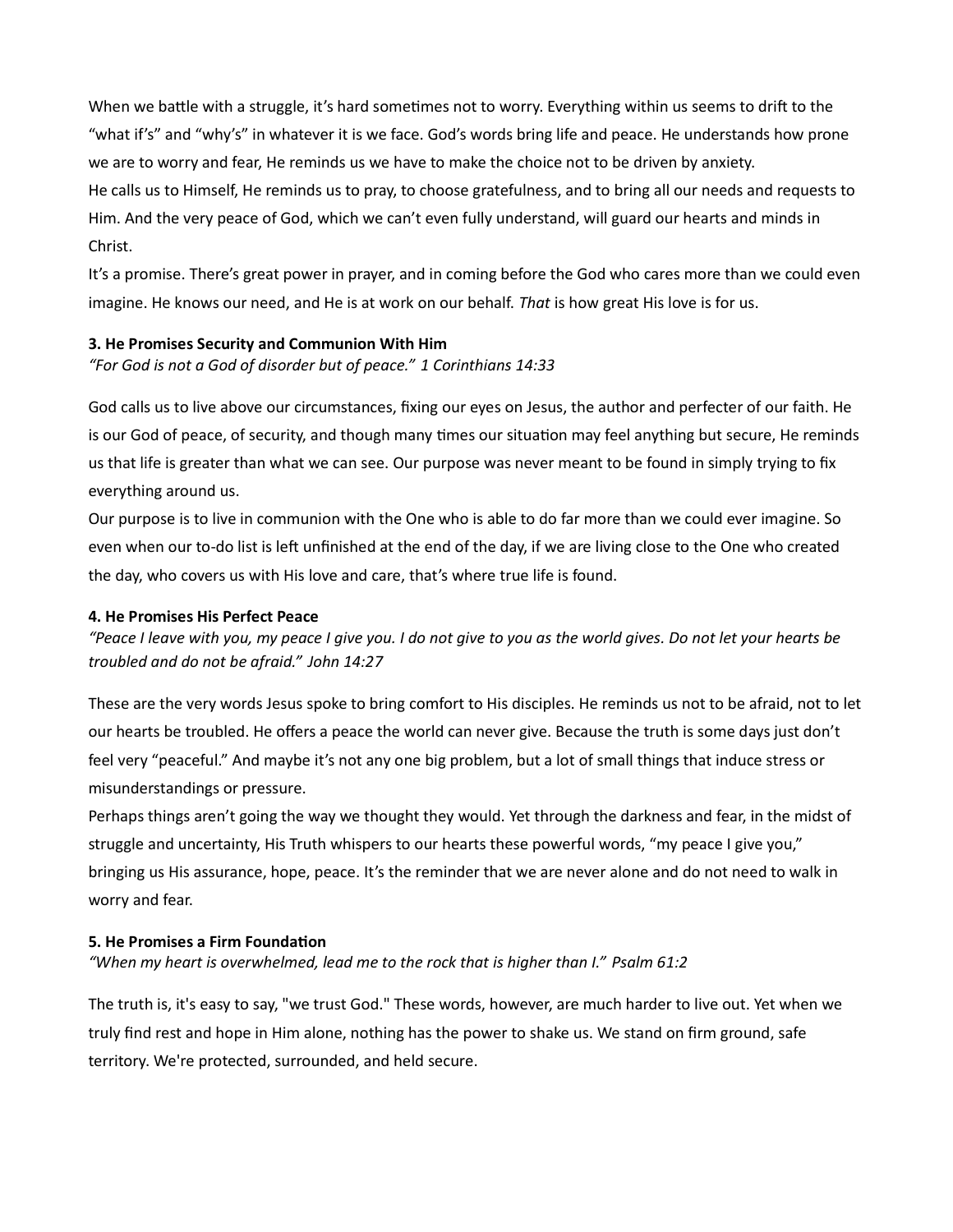We can be assured He knows our way and holds us safely in His hands, no matter what we're up against. We don't have to try to control everything, we can just let it go safely into His hands. All the worries, the burdens, the stress, and feelings of being overwhelmed.

And we can let God do what only He has the power to do. It's not all up to us – it never was, and was never meant to be. There is great power in standing firm on the Rock that never moves. He promises to hold us safe and steady, redeeming every broken place.

He's the Rock that will not shift or change. He will never leave us nor forsake us. We can trust in Him. He is faithful and true. Safe and secure. The only place where our weary souls can find rest

## 6. He Promises Victory Over Our Struggles

"I have told you these things, so that in me you may have peace. In this world you will have trouble. But take heart! I have overcome the world." John 16:33

Jesus reminds us there will be trouble in this world, but He has already overcome it all. He already reigns victorious. And that same victory is at work in us today, giving us the courage and strength to persevere and overcome.

We will never find full peace in what this world has to offer. And though we may know this in our minds, we still seem to seek peace here, in people, job security, money, or possessions. We often want to live "comfortably." We don't want to struggle. But His words remind us that we will face troubles in this life. This world is not a perfect place. We all will face hard times and difficult circumstances at some point. His reassurance can carry us through anything, for we know He has overcome it all. We can find true peace through Jesus Christ alone.

# 7. He Promises to Make A Way

"Fear not, for I have redeemed you, I have summoned you by name, you are mine. When you pass through the waters, I will be with you, and when you pass through the rivers, they will not sweep over you. When you walk through the fire, you will not be burned, the flames will not set you ablaze." Isaiah 43:2

# "I am making a way in the desert and streams in the wasteland." Isaiah 43:19

God reminds us that He will be with us no matter what we walk through in this life. And He says "when" we do, not "if," for in this world we know we will face difficult times. But our hope is not in this world. It's secure in Christ. He will make a way where there seems to be no way, even in the toughest of situations. This seems to be God's specialty.

He has a plan and purpose in whatever we walk through. He can cut a clear path through any wilderness. He is the God of miracles. He never changes. God is the same yesterday, today, and forever.

# 8. He Promises to Uphold Us

"Do not fear, for I am with you; do not anxiously look about you, for I am your God. I will strengthen you, surely I will help you, surely I will uphold you with My righteous right hand." Isaiah 41:10